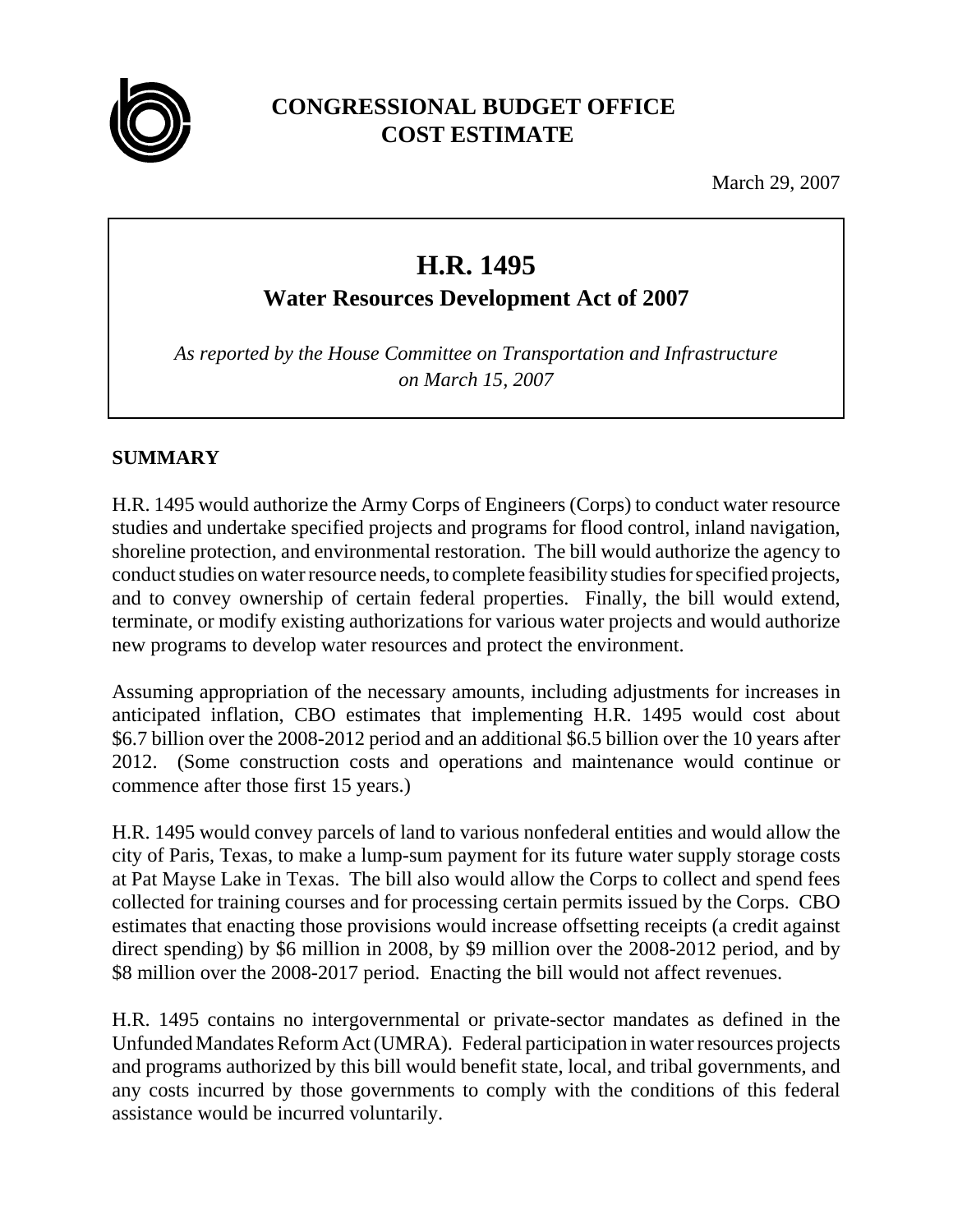#### **ESTIMATED COST TO THE FEDERAL GOVERNMENT**

The estimated budgetary impact of H.R. 1495 is shown in the following table. The costs of this legislation fall within budget function 300 (natural resources and environment).

|                                      | By Fiscal Year, in Millions of Dollars              |       |       |       |        |
|--------------------------------------|-----------------------------------------------------|-------|-------|-------|--------|
|                                      | 2008                                                | 2009  | 2010  | 2011  | 2012   |
|                                      | <b>CHANGES IN SPENDING SUBJECT TO APPROPRIATION</b> |       |       |       |        |
| <b>Estimated Authorization Level</b> | 1,654                                               | 1,619 | 1,527 | 1,445 | 1,375  |
| <b>Estimated Outlays</b>             | 914                                                 | 1.396 | 1,548 | 1,479 | 1,402  |
|                                      | <b>CHANGES IN DIRECT SPENDING a</b>                 |       |       |       |        |
| <b>Estimated Budget Authority</b>    | -6                                                  | $-3$  | *     | *     | *      |
| <b>Estimated Outlays</b>             | -6                                                  | $-3$  | *     | *     | $\ast$ |

a. Changes in direct spending after 2012 would sum to less than \$500,000 a year.

#### **BASIS OF ESTIMATE**

For this estimate, CBO assumes that H.R. 1495 will be enacted before the start of fiscal year 2008 and that the necessary amounts will be appropriated for each fiscal year.

#### **Spending Subject to Appropriation**

H.R. 1495 would authorize new projects related to environmental restoration, shoreline protection, and navigation. The bill also would modify many existing Corps projects and programs by increasing the amounts authorized to be appropriated to construct or maintain them or by increasing the federal share of project costs. Assuming appropriation of the necessary funds, CBO estimates that implementing the bill would cost \$6.7 billion over the 2008-2012 period and an additional \$6.5 billion over the 10 years after 2012.

For newly authorized water projects specified in the bill, the Corps provided CBO with estimates of the annual budget authority needed to meet project design and construction schedules. CBO adjusted those estimates to reflect the impact of anticipated inflation during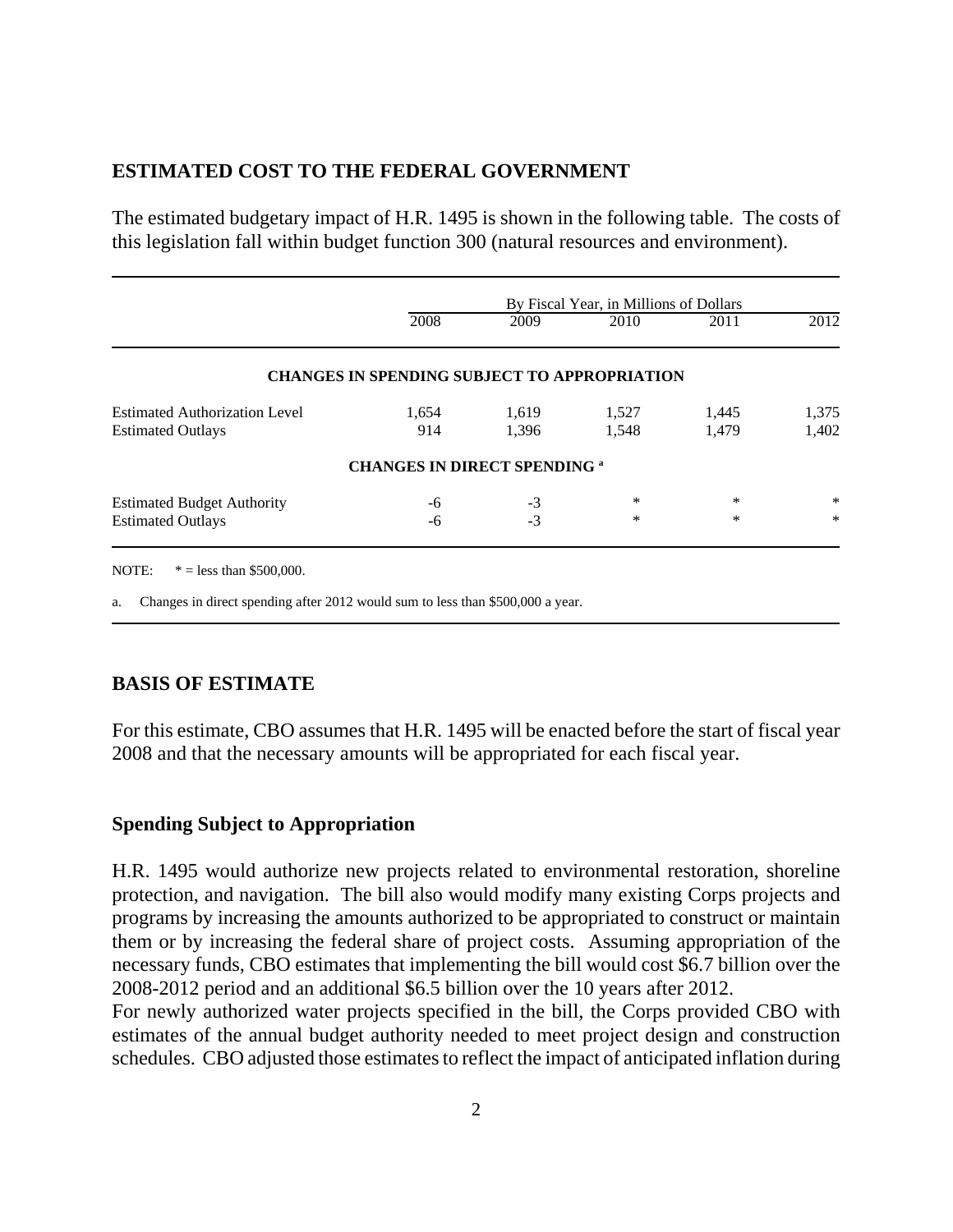the time between project authorization and the appropriation of construction costs. Estimated outlays are based on historical spending rates for Corps projects.

**Significant New Authorizations**. H.R. 1495 would authorize the Corps to conduct water resource studies and undertake specified projects and programs for flood control, inland navigation, shoreline protection, and environmental restoration. For example, the bill would authorize the construction of enhanced navigation improvements for the Upper Mississippi River at an estimated federal cost of \$1.8 billion and an ecosystem restoration project, also on the Upper Mississippi River, at an estimated federal cost of \$1.6 billion. Another large project that would be authorized by this bill is the Indian River Lagoon project in the Florida Everglades at an estimated federal cost of \$683 million. Construction of those projects would likely take more than 15 years.

**Hurricane Damage.** Several provisions in titles II and VII would authorize coastal restoration projects and water control infrastructure in Louisiana and Mississippi that are needed to correct hurricane damage. For example, the Morganza to the Gulf of Mexico Hurricane Protection Project would seek to reduce hurricane and flood damages across 1,700 square miles of coastal Louisiana at an estimated federal cost of \$576 million. Other projects would improve flood protection infrastructure within New Orleans and its vicinity. The cost of those provisions would approach \$3 billion. CBO expects that most of those projects would be built over the next five to 10 years. Improvements resulting from the completion of those projects could reduce the costs of damages from future storms and the amount of federal funds needed for recovery from such events.

**Federal Share of Project Costs.** Two provisions of H.R. 1495 concern the federal share of ongoing and future Corps projects. Most projects undertaken by the Corps are required to have a specific portion of costs covered by local interests, and the remaining costs are considered the federal share of the total project cost.

Section 2002 would authorize an increase in the federal share of the construction of some deepwater navigation projects from 40 percent to 65 percent and from 50 percent to 100 percent for maintenance and operations of such projects. The Corps is currently working on a few such projects around the county, the largest is in the New York and New Jersey Harbor area. Based on information from the Corps, CBO estimates that this provision would increase federal costs by about \$400 million over the 2008-2012 period. This provision could add substantial federal costs to deepwater navigation projects that may be authorized in future years by future legislation.

Section 2009 would allow local interests that have provided in-kind contributions for the construction of water resources projects to have the value of such contributions credited toward the local share of the total construction cost of such projects. Under the bill, the Corps would be authorized to credit in-kind contributions of local participants on projects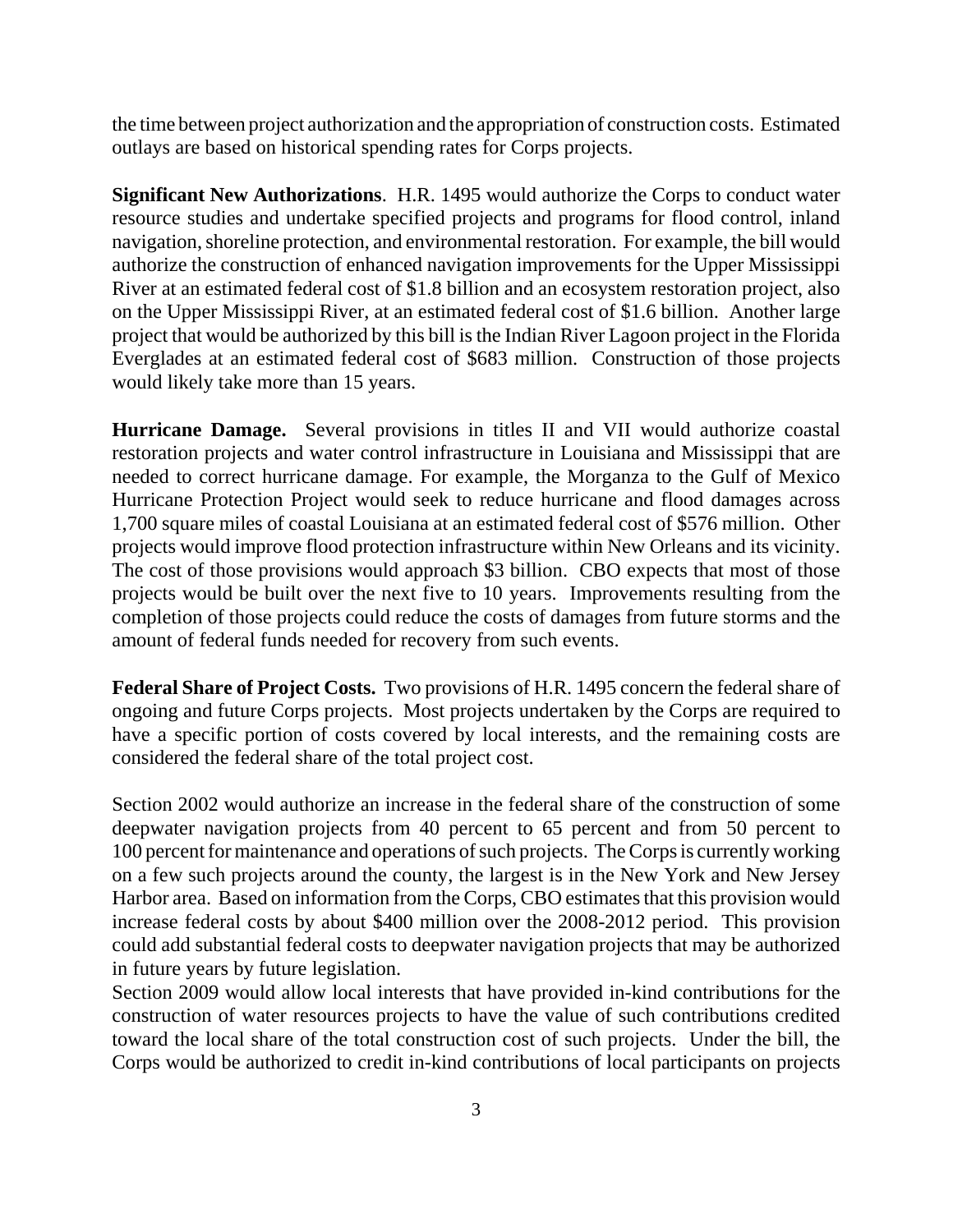that were commenced on or after November 16, 1986. Based on information from the Corps, CBO expects that any credit toward in-kind contributions would not necessarily affect the federal share of total project costs.

**Deauthorizations.** H.R. 1495 would withdraw the authority for the Corps to build 10 projects authorized in previous legislation. Based on information from the Corps, however, CBO does not expect that the agency would begin any work under current law for most of those projects over the next five years (or possibly even much later). Some of those projects do not have a local sponsor to pay nonfederal costs, others do not pass certain tests for economic viability, and still others do not pass certain tests for environmental protection. Consequently, CBO estimates that cancelling the authority to build those projects would provide no significant savings over the next several years.

#### **Direct Spending**

CBO estimates that enacting H.R. 1495 would decrease direct spending by \$6 million in 2008, by \$9 million over the 2008-2012 period, and by \$8 million total over the 2008-2017 period. Components of this estimate are described below.

**Various Land Conveyances.** H.R. 1495 would authorize the conveyance at fair market value 650 acres of federal land at the Richard B. Russell Lake in South Carolina to the state. The bill also would authorize the conveyance at fair market value of 900 acres of federal land located in Grayson County, Texas, to the town of Denison, Texas. Based on information from the Corps, CBO estimates that the federal government would receive about \$3 million in each of 2008 and 2009 from these sales.

The bill also would convey certain federal land in Arkansas, Missouri, Georgia, Kansas, Oregon, and Minnesota. CBO estimates that those conveyances would have no significant impact on the federal budget.

Pat Mayse Lake. Under the bill, a receipt of \$3 million would result from a one-time payment to the federal government from the city of Paris, Texas, for its future water supply storage costs at Pat Mayse Lake in Texas. As a result of that payment, the federal government would forgo annual water supply storage cost payments after such payment. CBO estimates that the loss of those annual receipts would have a negligible impact on the federal budget over the 2008-2017 period.

**Fees for Training and Processing Permits.** Title II would allow the Corps to accept and spend fees collected in conjunction with its training courses. Title II also would make permanent the Corps' current authority to accept and spend funds contributed by private